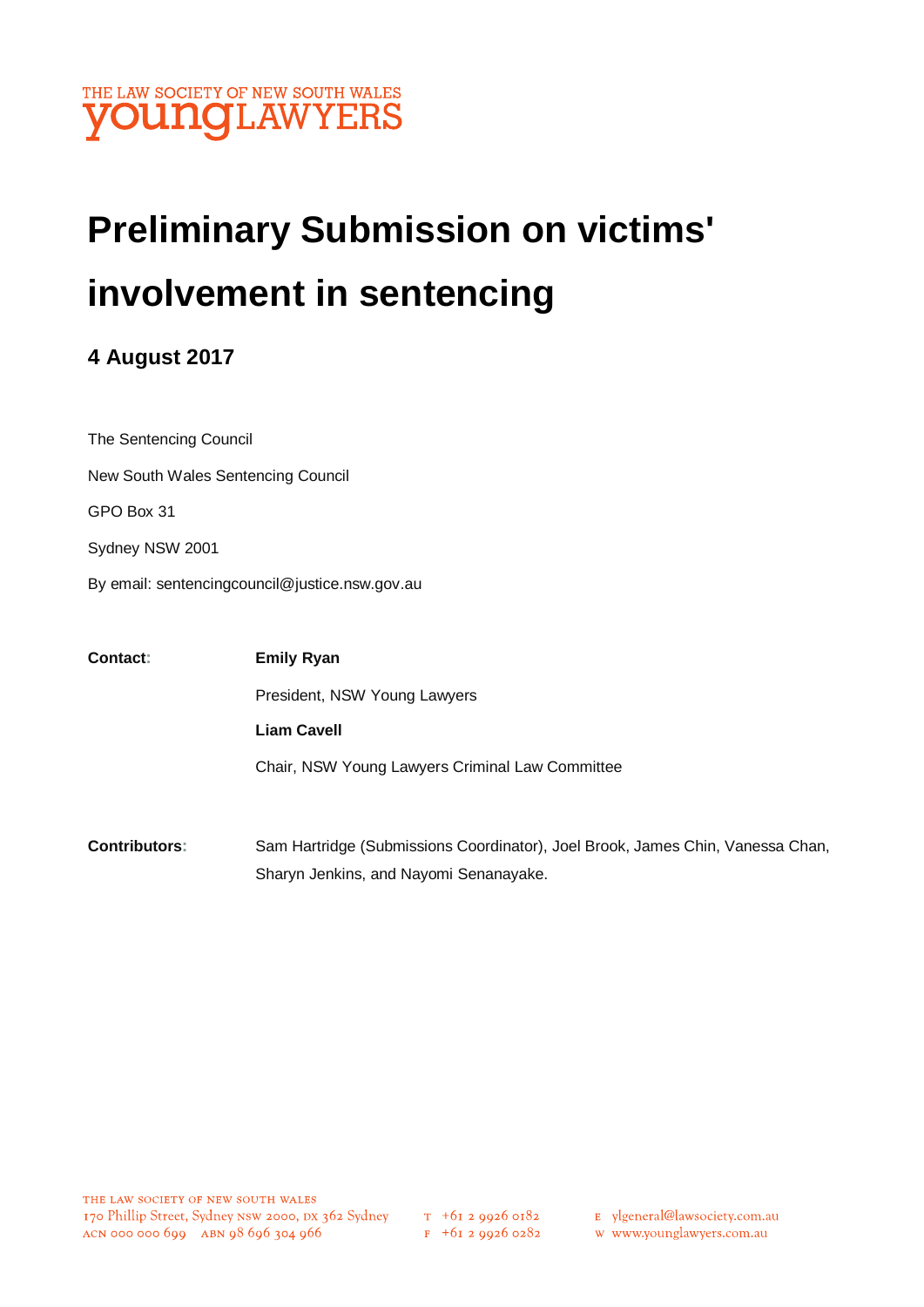#### THE LAW SOCIETY OF NEW SOUTH WALES **YOUNGLAWYERS**

The NSW Young Lawyers Criminal Law Committee makes the following submission in response to the call for preliminary submissions on Victims' involvement in Sentencing.

## **NSW Young Lawyers**

NSW Young Lawyers is a division of the Law Society of New South Wales. NSW Young Lawyers supports practitioners in their professional and career development in numerous ways, including by encouraging active participation in its 16 separate committees, each dedicated to particular areas of practice. Membership is automatic for all NSW lawyers (solicitors and barristers) under 36 years and/or in their first five years of practice, as well as law students. NSW Young Lawyers currently has over 15,000 members.

The Criminal Law Committee (**Committee**) is responsible for the development and support of members of NSW Young Lawyers who practice in, or are interested in, criminal law. The Committee takes a keen interest in providing comment and feedback on criminal law and the structures that support it, and consider the provision of submissions to be an important contribution to the community. The Committee is drawn from prosecution, defence (both private and public), police, the courts and other areas of practice that intersect with criminal law

### **Introduction**

Victim Impact Statements (**VIS**) are an important part of the sentencing process for victims of crime. The Committee notes that victims often express feelings of empowerment in being able to engage in this process and it allows victims to find personal closure and finality. This is the case regardless of whether a victim has given evidence at trial prior to conviction, or their participation is limited to providing VIS on sentencing. This is illustrated by a comment made by one of our members:

For some victims, the ability to do a VIS is, to them, the most important thing to them out of the process. It is their moment in court for them to explain what has happened to them and it's sometimes a moment many victims wait years (sometimes decades) for.

However, the process is not without its problems, with that same practitioner also noting that: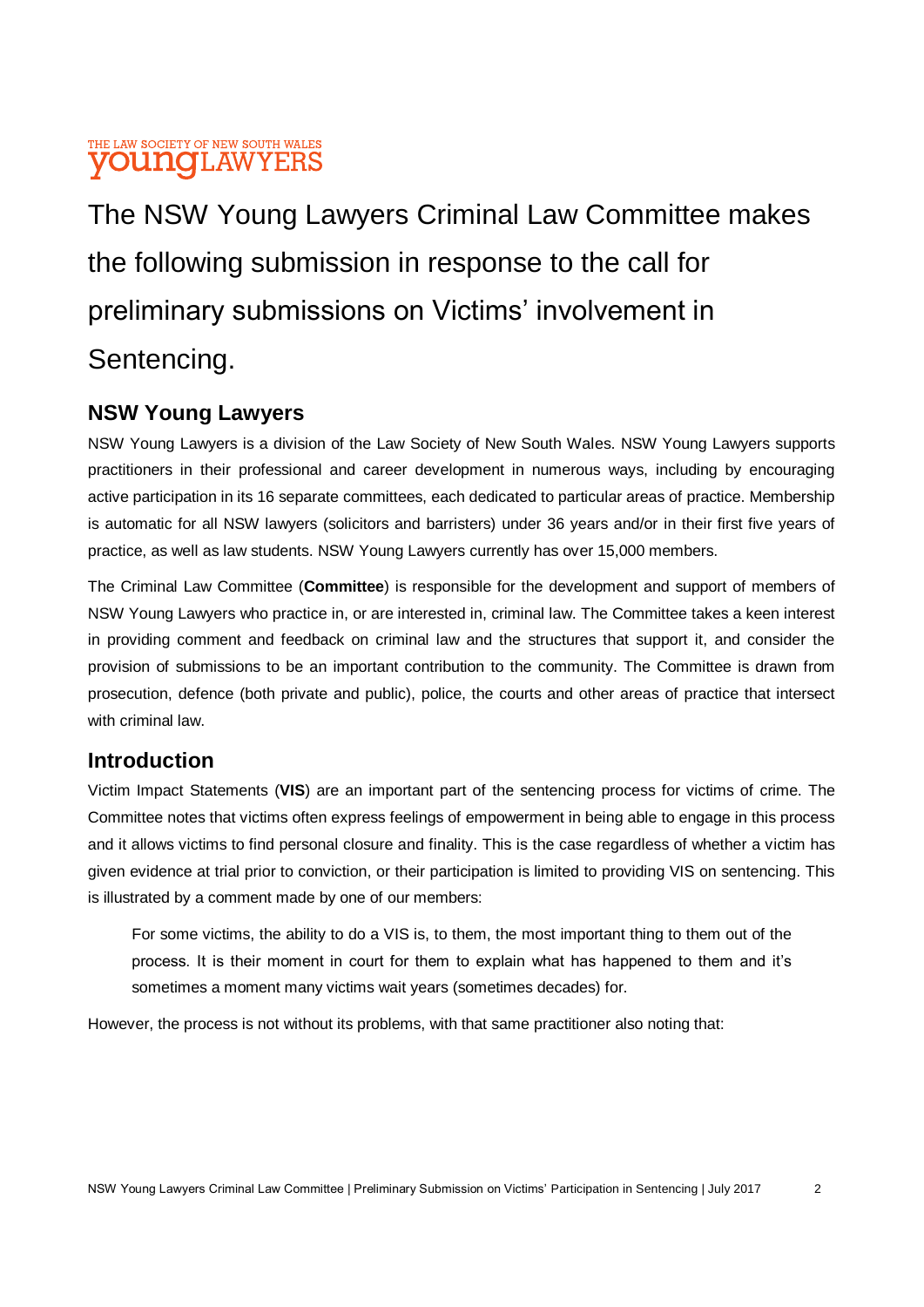#### THE LAW SOCIETY OF NEW SOUTH WALES **VOUNG**LAWYERS

On occasion, the process of objection to a VIS even where it is tendered under a statutory scheme is so vigorous that I have heard victims say that the VIS process was more violating and traumatic than days of cross examination.

Accordingly, the Committee submits that VIS procedures should be reviewed to better protect and support victims in the process.

At the same time, it is important to keep in mind that sentencing is not only concerned with addressing the harm suffered by victims. There are other important considerations that must play a role in formulating adequate and proportionate criminal sanctions. Thus, the Committee submits that the precise role of victim participation in sentencing needs to be carefully calibrated to account for these broader purposes.

## **Clarifying the interaction between common law and statutory VIS**

The Committee submits that the interaction between the common law and statutory VIS should be clarified. The Committee's view is that codification would the best approach. Presently, neither common law nor statute expressly stipulate who can make a victim impact statement and not all victims of crime can make VIS. Section 27 of the *Crime (Sentencing Procedure) Act 1999* (NSW) (**CSP Act**) sets out the types of offences for which statutory VIS might be made. These include offences dealt with by the Supreme Court, the Industrial Relations Commission, the District Court or the Local Court, and are largely offences which result in death, are sexual in nature or involve some element of physical harm or violence. Should an offence fall within one of the relevant categories stipulated by the legislation, it triggers the application of s 26 of the CSP Act which defines a victim impact statement as being provided in one of two categories, either in respect of a primary victim or a family victim.

### **Offences for which VIS may be made**

The Committee submits that the categories of offences for which VIS can be provided should be enlarged to include non-violent offences against identifiable victims involving serious breaches of trust or privacy for example, fraud,<sup>1</sup> identity theft,<sup>2</sup> or image based abuse.<sup>3</sup> Despite their non-violent nature, these offences can have a devastating impact on their victims. Moreover, such crimes commonly have multiple victims and indirect impacts.

## **Definition of Family Victim**

 $\overline{\phantom{a}}$ 

The Committee submits that the definition of 'family victim', and the circumstances in which a family victim should be able to make VIS, should be widened.

<sup>1</sup> See e.g. *Crimes Act 1900* (NSW) Part 4AA.

<sup>2</sup> See e.g. *Crimes Act 1900* (NSW) Part 4AB.

<sup>3</sup> See e.g. *Crimes Act 1900* (NSW) Part 3 Div 15C.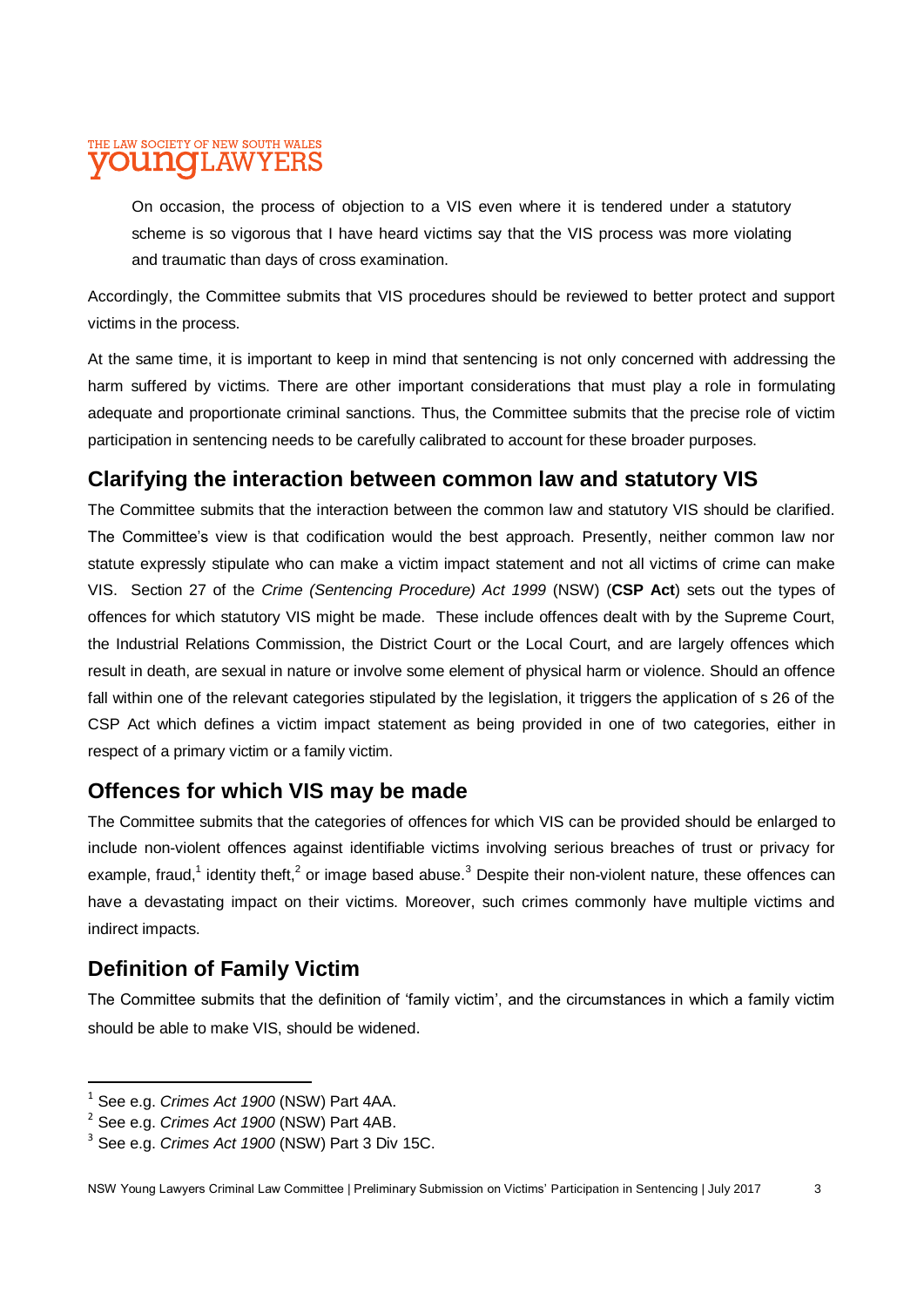#### THE LAW SOCIETY OF NEW SOUTH WALES **YOUNG**LAWYERS

A 'family victim' is currently limited to immediate family of a primary victim who has died.<sup>4</sup> This definition excludes close personal relationships that do not fall within the formal definition. Importantly, it does not expressly provide for indigenous kinship relationships. Furthermore, it does not take into account victims that may not have any direct family but do have close friends who are seriously impacted by the death of the victim. Accordingly, we submit that s 26 of the CSP Act be amended to introduce an inclusive definition that broadens the definition of 'family victim' to allow the court discretion to accept VIS from others close to the deceased in appropriate circumstances.

The definition also excludes families of victims who are very young children or intellectually disabled. These families, by virtue of the limited capacity of the victim that they care for, are directly and sometimes severely affected by the impact of the crime on the victim even though it does not result in the death of the victim. The victim's limited capacity also means that they are often unable to provide VIS to the court. The families of these victims often provide care for these people, and this commonly involves assisting in psychological and emotional support. While in some circumstances a parent can provide VIS on behalf of child victims, it can only extend to the impact on the child that the parent can describe.

## **Use a court may make of VIS**

There is conflicting case law regarding the use a sentencing court may make of VIS. The current legislation provides a discretion to the sentencing court by the fact that it may receive and consider VIS "if it considers it appropriate to do so."<sup>5</sup> In *R v Tuala*, <sup>6</sup> Simpson J noted that there was no definitive guidance from the courts as yet, and in *R v Thomas*,<sup>7</sup> Basten J noted the lack of guidance from the CSP Act itself.

Given the inherent complexity involved in sentencing, the Committee submits that some basic principles or guidance would be useful. There has been piecemeal direction from the NSW Court of Criminal Appeal (**CCA**), but that has been conservative, and the principles are often limited to particular circumstances. However, the Committee submits that legislative clarification needs to retain an appropriate level of discretion for courts, because each case turns upon its own unique factors. The following is a brief outline of areas where VIS guidance by statutory intervention may be considered.

## **VIS and Cross Examination**

One area of concern is the fact that the evidence in VIS is generally untested. $8$  There are strong policy reasons to permit a degree of procedural fairness in testing evidence that may later provide the basis for a finding unfavourable to an offender. This would probably require that the maker of the statement be available

 $\overline{\phantom{a}}$  $4$  CSP Act s 26.

 $5$  CSP Act s 28.

<sup>6</sup> [2015] NSWCCA 8, at [51].

<sup>&</sup>lt;sup>7</sup> [2007] NSWCCA 269.

<sup>8</sup> *CSP* Act s 30A, see also; *R v Wilson* [2005] NSWCCA 219 at [27]-[28].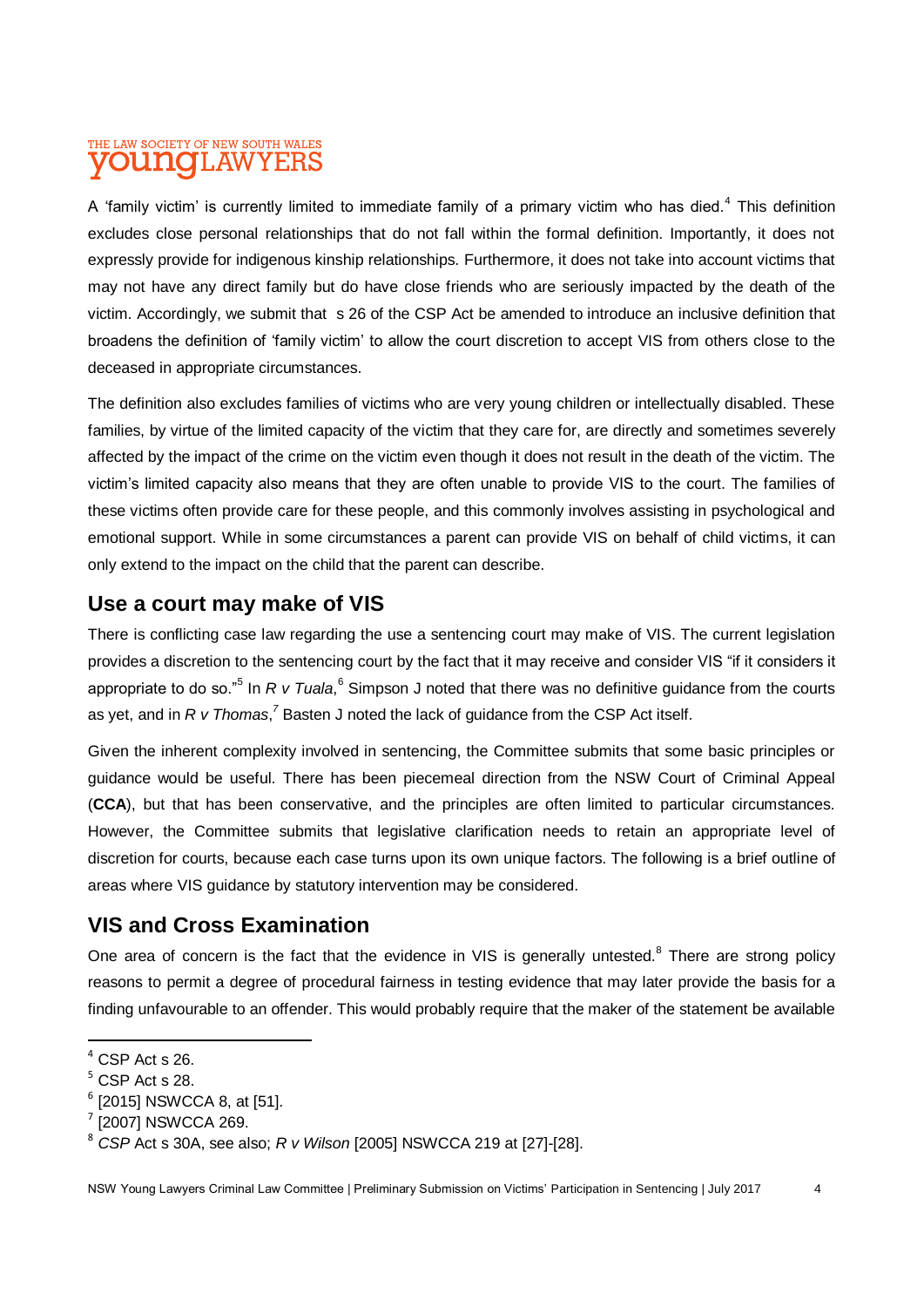#### THE LAW SOCIETY OF NEW SOUTH WALES **YOUNG**LAWYERS

for cross-examination should the Crown wish to press certain evidence contained within the statement. However, recalling our earlier comments about the potentially traumatic nature of the process, this would be problematic considering the overarching purposes of the VIS regime, and the charter of victims' rights.<sup>9</sup> This is particularly the case in matters of sexual offences, violence offences, and domestic violence offences, where subjecting a victim to cross-examination on the impact of the offending would most likely cause the victim further distress.

Accordingly, any mechanism to test VIS would need to incorporate robust protection for victims, while still affording the offender a degree of procedural fairness. The Committee submits one approach that could balance these competing considerations is that where objection has been taken, and the issue is fairly in dispute (as opposed to evidence in VIS which is established by the evidence), it would be more appropriate that the focus be on the weight that a sentencing judge could attribute to the VIS.<sup>10</sup>

## **VIS and aggravating factors**

The Committee submits that statutory guidance which crystallises or clarifies the principles of the CCA regarding aggravating factors would be helpful. Courts have been understandably cautious about the circumstances in which VIS can be used to establish aggravating factors on sentence.<sup>11</sup> Due to the intention that the VIS be untested, the CCA has been hesitant to permit the Crown to rely upon VIS to prove, beyond reasonable doubt, factors on sentence that would aggravate and increase the sentence to the accused. It is noteworthy that the CCA has laid down some principles acknowledging (in a similar fashion as taking judicial notice), that certain evidence in VIS can be expected in specific types of offences (e.g. sexual assault). The type of evidence that is usually expected, for example for trauma to have resulted from child sexual assault, can rely upon VIS with very little exception.<sup>12</sup> The limit is that the Crown must still adduce further evidence, if it wishes to rely upon a type of harm that is outside the normal bounds for that type of offence and VIS should not be the sole basis for that finding.<sup>13</sup> The Committee submits that it would be advantageous to clarify and formalise this approach.

## **VIS and inconsistency with the Crown case and uncharged acts**

There have been a number of appeals to the CCA arising from the tender of VIS which are inconsistent with the Crown case, or which allege uncharged acts. For the purpose of avoiding such appeals, the Committee submits that statutory guidance be introduced that directs the court not to consider any aspects of VIS which

 $\overline{a}$ 

<sup>9</sup> *Victims Rights and Support Act 2013* (NSW) s 6.

<sup>10</sup> *R v Thomas* [2007] NSWCCA 269 at [73] and *R v Tuala* at [79].

<sup>11</sup> *Tuala* at [77] – [80]-[81].

<sup>12</sup> See e.g. *DBW v R* 2007] NSWCCA 236 at [39] and *R v Gavel* [2014] NSWCCA 56 at [110].

<sup>13</sup> *RP v R* [2013] NSWCCA 192 at [27].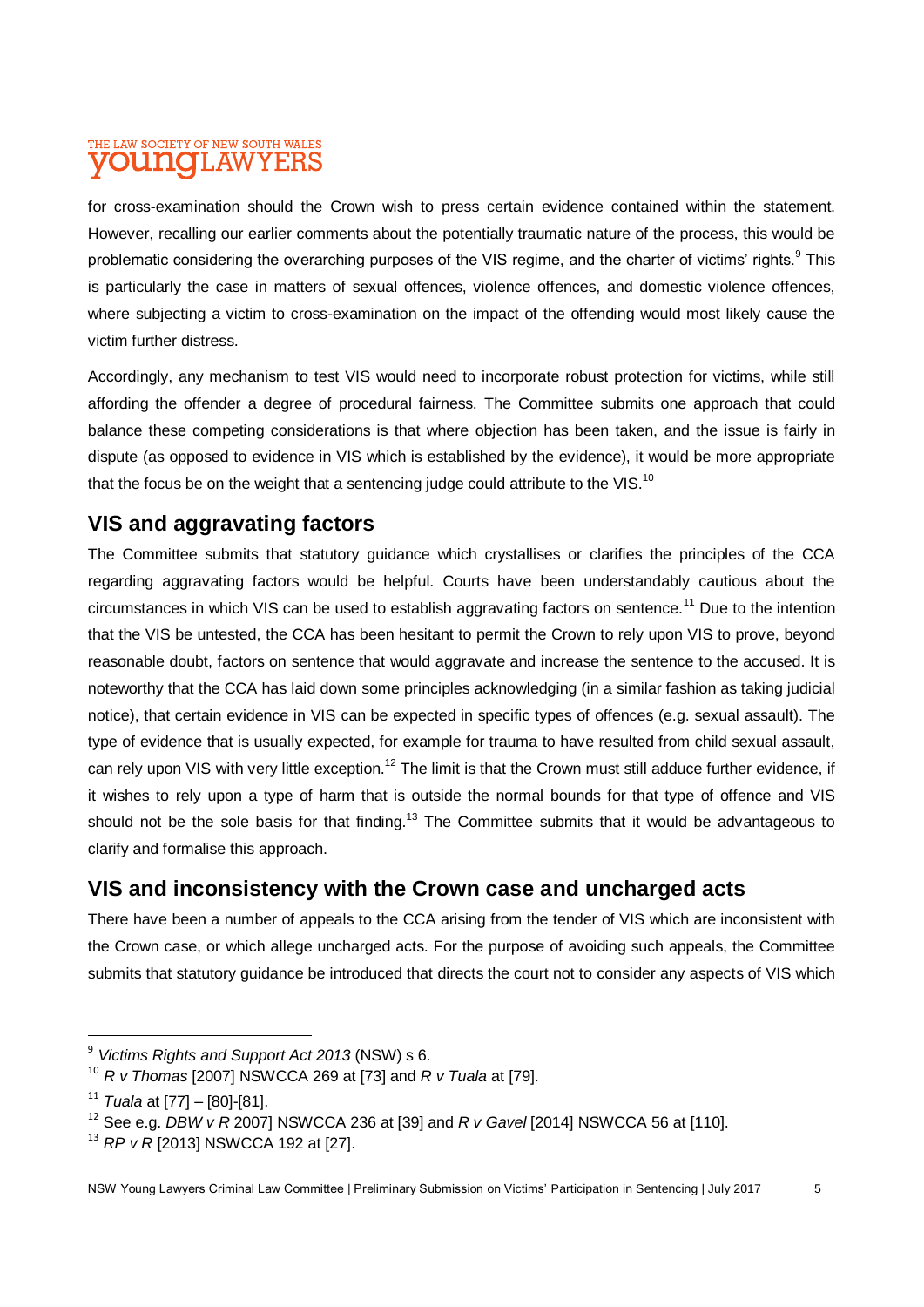#### THE LAW SOCIETY OF NEW SOUTH WALES **VOUNG**LAWYERS

are inconsistent with the agreed facts (following sentence) or the evidence adduced (following trial). Similarly, it should indicate that a court cannot consider any uncharged act alleged in the VIS.

## **Procedural problems with VIS**

Often objection to VIS is not taken until the day of sentence. This means the victim is left in limbo and sometimes last-minute amendments to the statement have to be made. This can be very upsetting to victims and diminish the restorative effect of giving VIS. Accordingly, the Committee submits that clearer procedural guidelines be considered – either in the legislation, the regulations or by means of practice directions in the relevant courts.

One approach may be the introduction of a scheme similar to the tender of expert certificates. The *Evidence Act 1995* (NSW) s 177 provides that if an expert certificate is served within a particular time along with a notice indicating intention to tender it, then unless the other party advises that they require the expert for cross-examination the party is entitled to tender the expert certificate. This could be adopted for VIS and would provide more certainty. The process would have to be amended so that a copy of the statement is available to the defence to view because offenders are not to retain a copy, but otherwise it could be much the same. That way, if the defence has not indicated they object then VIS are tendered automatically. Or, if there is any objection it must be indicated and be dealt with *prior* to sentence.

### **Victim involvement in sentencing juvenile offenders**

The Committee submits that juvenile offenders ought to be treated differently with respect to VIS. Presently, the *Children (Criminal Proceedings) Act 1987,* s 33C(2) provides that the division of the CSP Act which relates to VIS applies to any offence dealt with by the Children's Court that is an offence to which that Division would apply if it were being dealt with by the Local Court." The Committee submits that that aspect of the VIS scheme be amended to account for the special considerations for juvenile offenders while still allowing for appropriate victim involvement in sentencing.

## **The level of support and assistance available to victims**

It is the Committee's view that there is considerable scope to provide more support and assistance to victims. In this respect, it is noted that the report of the 2016 review of the operation the *Victims Rights and Support Act 2013* (NSW) has not yet been tabled. The Committee reiterates aspects of its submission<sup>14</sup> in response to that review, which raised the following issues relevant to the level of support and assistance available to victims:

[http://www.justice.nsw.gov.au/justicepolicy/Documents/Review%20-](http://www.justice.nsw.gov.au/justicepolicy/Documents/Review%20-%20Victims%20Rights%20and%20Support%20Act%202013%20Submissions/Law%20Society%20of%20NSW%20Young%20Lawyers%20Criminal%20Law%20Committee.pdf)

 $\overline{a}$ 

<sup>14</sup> NSW Young Lawyers, Submission to NSW Department of Justice. *Statutory review of the Victims Rights and Support Act 2013* (NSW), 28 July 2016 (available at

[<sup>%20</sup>Victims%20Rights%20and%20Support%20Act%202013%20Submissions/Law%20Society%20of%20N](http://www.justice.nsw.gov.au/justicepolicy/Documents/Review%20-%20Victims%20Rights%20and%20Support%20Act%202013%20Submissions/Law%20Society%20of%20NSW%20Young%20Lawyers%20Criminal%20Law%20Committee.pdf) [SW%20Young%20Lawyers%20Criminal%20Law%20Committee.pdf\)](http://www.justice.nsw.gov.au/justicepolicy/Documents/Review%20-%20Victims%20Rights%20and%20Support%20Act%202013%20Submissions/Law%20Society%20of%20NSW%20Young%20Lawyers%20Criminal%20Law%20Committee.pdf).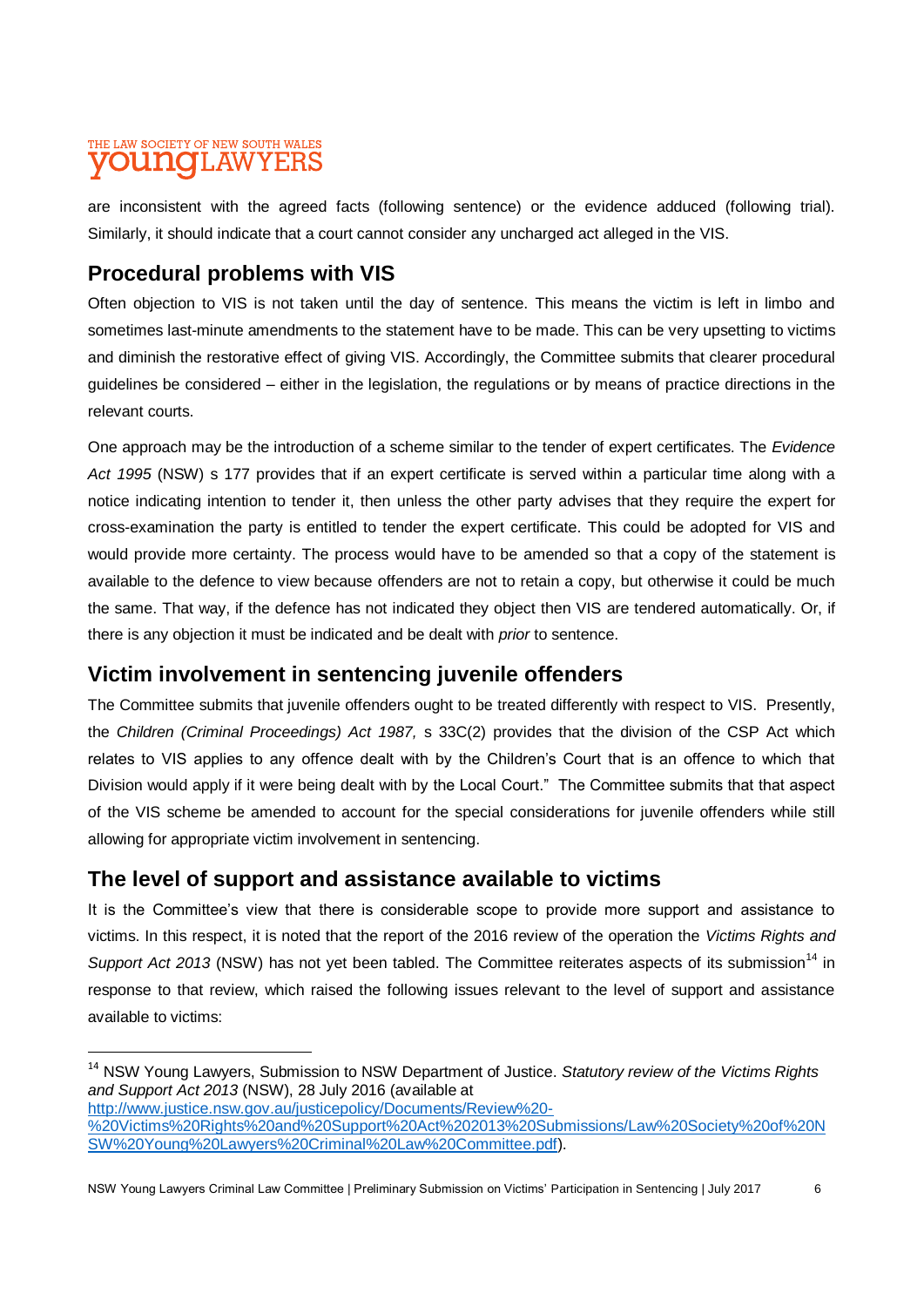#### THE LAW SOCIETY OF NEW SOUTH WALES **VOUNG**LAWYERS

- the quantum of recognition payments,
- the definition of indigenous family victims,
- the lack of recognition payments for certain victims,
- reporting time limits on certain claims,
- the requirements for documentary evidence, and
- procedural assistance for claims.

In addition to these issues, the Committee is of the view that current arrangements for victims of crime do not currently provide sufficient support as they progress through the process. Accordingly, the Committee submits that the Witness Assistance Scheme should be broadened.

### **Restorative justice mechanisms**

Restorative justice schemes such as Youth Justice Conferencing and Circle Sentencing have the potential to greatly improve outcomes for offenders, in terms of improving rehabilitation and reducing recidivism, and more importantly for the purposes of this review, for the victims. The Committee notes that the data is ambivalent<sup>15</sup> about the efficacy of these programs in their current forms. Accordingly, the Committee submits that the review should investigate whether these schemes can be strengthened or re-structured so as improve the experience of victims' interactions with the criminal justice system.

## **Concluding Comments**

 $\overline{a}$ 

The criminal justice process can be highly problematic for victims of crime. For this reason, the Committee submits that there needs to be far greater support to assist victims in understanding and navigating the system. Furthermore, the role of the criminal law includes recognising the harm caused to victims<sup>16</sup> and so playing a role in sentencing is an important and necessary means of achieving this recognition. However, this harm is not the sole consideration for a sentencing court, but is considered along with other equally important principles which focus attention on the broader social implications of criminal behaviour. The Committee is of the view that while victims should have a central role in sentencing, this needs to be clearly defined and carefully calibrated. Failure to do so risks undermining parity for sentences for crimes of similar culpability and ignoring or sidelining other important considerations for sentencing offenders.

<sup>15</sup> Jacqueline Fitzgerald, "Does circle sentencing reduce Aboriginal offending?" (2008) 115 *BOCSAR Contemporary Issues in Crime and Justice* 1*;* Nadine Smith and Don Weatherburn*,* "Youth Justice Conferences versus Children's Court: A comparison of re-offending" (2012) ) 160 *BOCSAR Contemporary Issues in Crime and Justice* 1.

<sup>16</sup> *Munda v Western Australia* (2013) 249 CLR 600 at [54].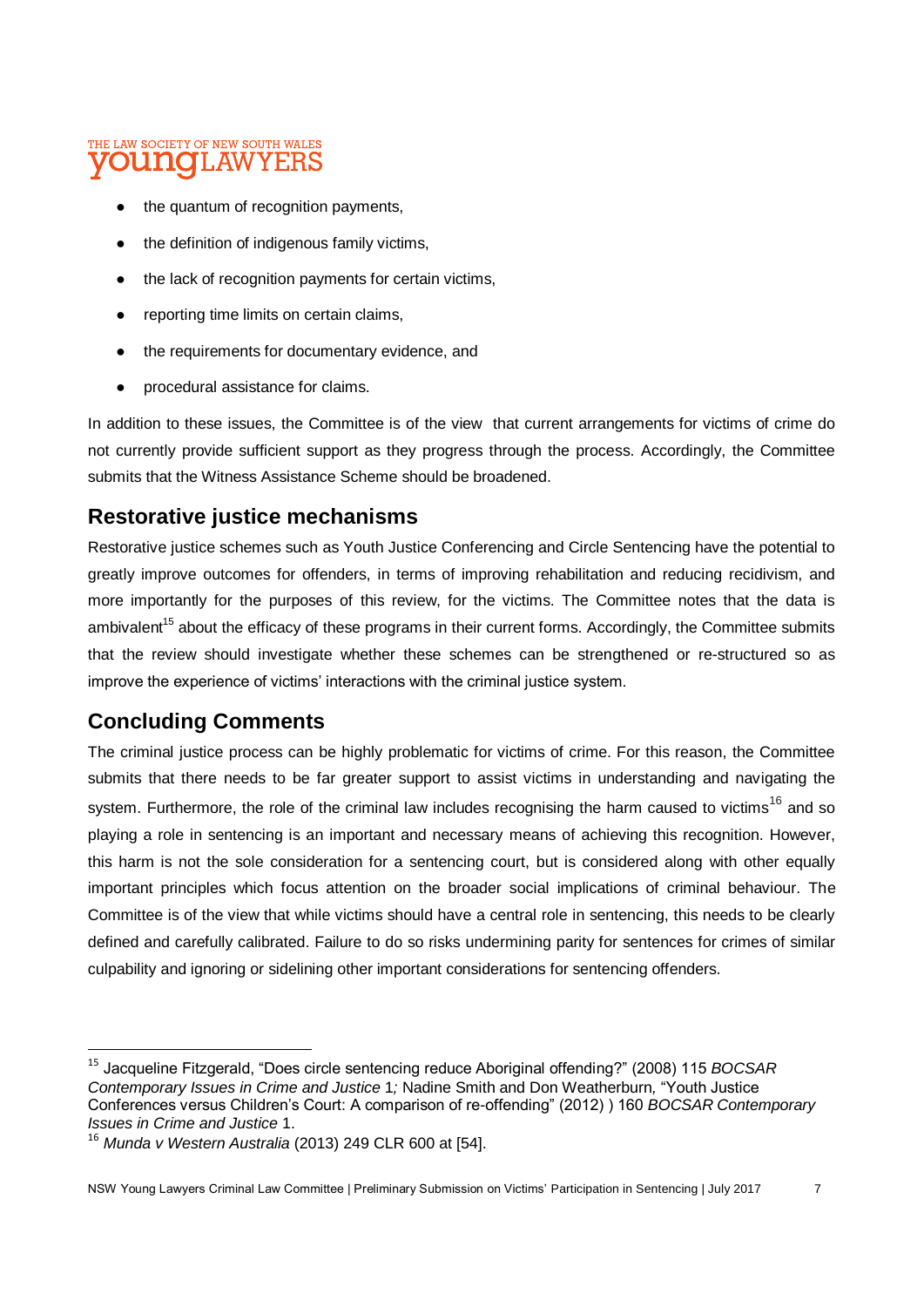## THE LAW SOCIETY OF NEW SOUTH WALES

NSW Young Lawyers and the Committee thank you for the opportunity to make this submission. If you have any queries or require further submissions please contact the undersigned.

**Contact:**

**Emily Ryan** President NSW Young Lawyers

Email: [president@younglawyers.com.au](mailto:president@younglawyers.com.au)

**Alternate Contact:**

Lan Caull

**Liam Cavell Chair** Criminal Law Committee

Email: [crimlaw.chair@younglawyers.com.au](mailto:crimlaw.chair@younglawyers.com.au)